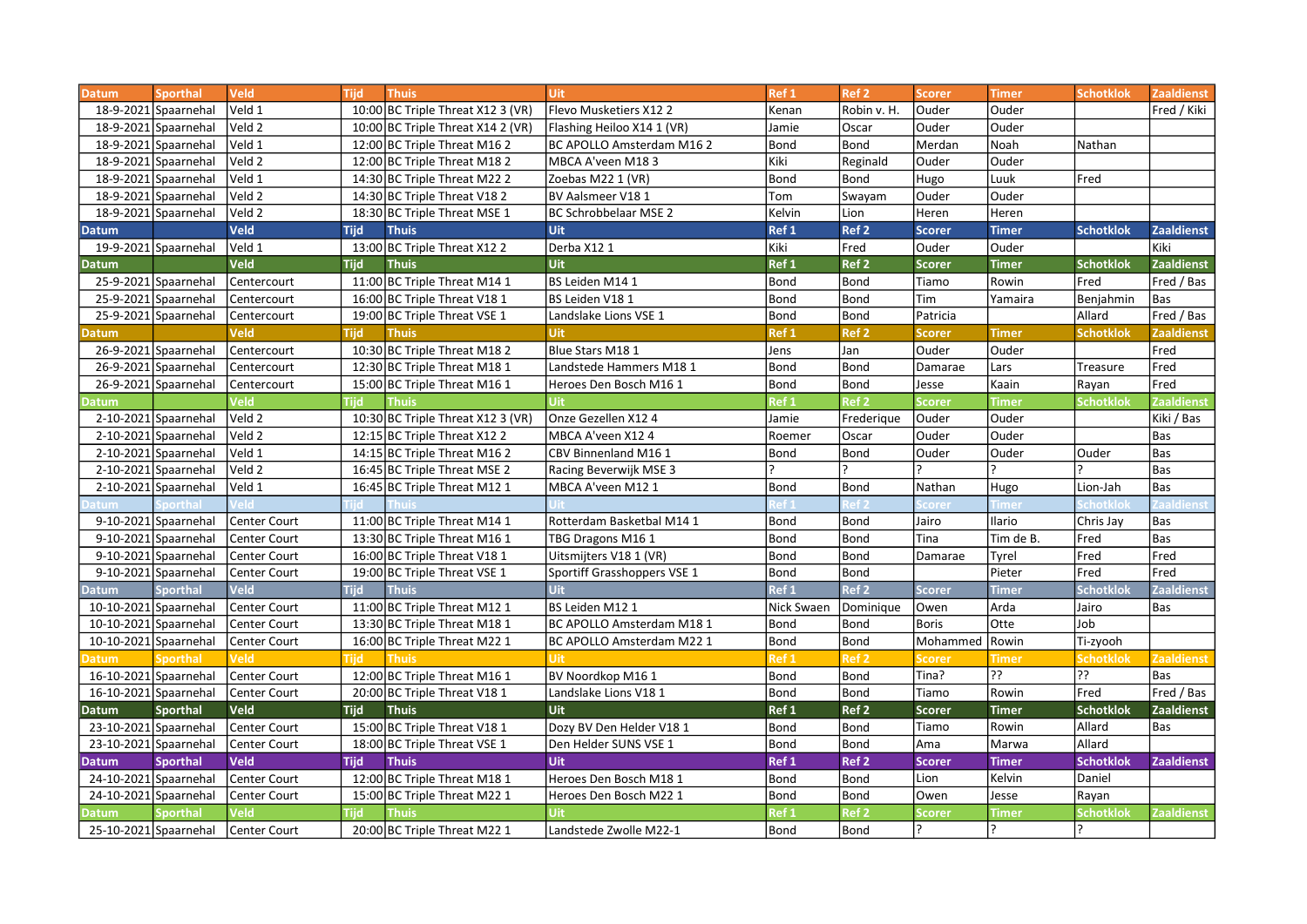| <b>Datum</b>            | <b>Sporthal</b>       | <b>Veld</b>         | <b>Tijd</b> | <b>Thuis</b>                        | <b>Uit</b>                     | Ref 1            | Ref <sub>2</sub> | <b>Scorer</b>  | <b>Timer</b>   | <b>Schotklok</b> | <b>Zaaldienst</b> |
|-------------------------|-----------------------|---------------------|-------------|-------------------------------------|--------------------------------|------------------|------------------|----------------|----------------|------------------|-------------------|
| 30-10-2021 Spaarnehal   |                       | Veld 1              |             | 09:30 BC Triple Threat X14 2 (VR)   | BC Flying Oost X14 1           | Damarae          | Jairo            | lOuders        | <b>Ouders</b>  |                  | Fred              |
| 30-10-2021 Spaarnehal   |                       | Center Court        |             | 12:00 BC Triple Threat M16 1        | BAL Limburg M16-1              | <b>Bond</b>      | Bond             | Tina           | Jan            | Kainn            | Bas               |
|                         | 30-10-2021 Spaarnehal | Center Court        |             | 14:30 BC Triple Threat M18 1        | Amstel State M18 1             | Bond             | Bond             | Tina           | Yarno          | Walid            | Bas               |
| 30-10-2021 Spaarnehal   |                       | Center Court        |             | 17:00 BC Triple Threat M22 1        | Amstel State M22 1             | <b>Bond</b>      | Bond             | Mohammed       | Ty-zooh        | Jens             | Bas               |
| 30-10-2021 Spaarnehal   |                       | <b>Center Court</b> |             | 20:00 BC Triple Threat VSE 1        | Jolly Jumpers VSE 1            | <b>Bond</b>      | Bond             | Daniel         | Merdan         | Fred             | Fred              |
| Datum                   | <b>Sporthal</b>       | <b>Veld</b>         | <b>Tijd</b> | <b>Thuis</b>                        | <b>Uit</b>                     | Ref 1            | Ref <sub>2</sub> | <b>Scorer</b>  | <b>Timer</b>   | <b>Schotklok</b> | <b>Zaaldienst</b> |
| 31-10-2021 Spaarnehal   |                       | Veld 1              |             | 10:15 BC Triple Threat X12 2        | VBC Akrides X12 1 (VR)         | Kenan            | Swayam           | Ouders         | Ouders         |                  |                   |
| 31-10-2021 Spaarnehal   |                       | Veld 2              |             | 10:15 BC Triple Threat X12 3 (VR)   | Hillegom'85 X12 1 (VR)         | Jalisa           | Samira           | Ouders         | Ouders         |                  |                   |
| 31-10-2021 Spaarnehal   |                       | Veld 1              |             | 12:00 BC Triple Threat M18 2        | BV Noordkop M18 2              | Noah             | Ziggy            | Ouders         | Ouders         |                  |                   |
| 31-10-2021 Spaarnehal   |                       | Veld 2              |             | 12:00 BC Triple Threat V18 2        | BV Hoofddorp V182              | Nathan           | Regi             | Ouders         | Ouders         |                  |                   |
| 31-10-2021 Spaarnehal   |                       | Veld 1              |             | 14:30 BC Triple Threat M16 2        | MBCA A'veen M16 2              | <b>Bond</b>      | Bond             | Georlon        | Zaid           | Jarno            |                   |
| 31-10-2021 Spaarnehal   |                       | Veld 2              |             | 15:30 BC Triple Threat MSE 1        | Onze Gezellen MSE 2            | Mehmet           | <b>Tobias</b>    | H <sub>2</sub> | H <sub>2</sub> |                  |                   |
| 31-10-2021 Spaarnehal   |                       | Veld 1              |             | 17:00 BC Triple Threat M22 2        | BC Utrecht Cangeroes M22 1     | Bond             | Bond             | Jah-Lion       | Oscar          | Jaimy            |                   |
| 31-10-2021 Spaarnehal   |                       | Veld 2              |             | 17:15 BC Triple Threat MSE 2        | AMVJ-Amsterdam MSE 1           | Ted              | Olav             | H1             | H1             |                  |                   |
| <b>Datum</b>            | <b>Sporthal</b>       | <b>Veld</b>         | <b>Tijd</b> | <b>Thuis</b>                        | Uit                            | Ref <sub>1</sub> | Ref <sub>2</sub> | <b>Scorer</b>  | <b>Timer</b>   | <b>Schotklok</b> | <b>Zaaldienst</b> |
|                         | 6-11-2021 Spaarnehal  | Center Court        |             | 12:00 BC Triple Threat M16 2        | BV Groningen M16 1             | Bond             | Bond             | Phoenix        | Nikki          | Roos             |                   |
|                         | 6-11-2021 Spaarnehal  | Center Court        |             | 15:00 BC Triple Threat V18 1        | BC APOLLO Amsterdam V18 1      | Bond             | Bond             | Jaimy          | Nathan         | Robin            |                   |
| Datum                   | <b>Sporthal</b>       | <b>Veld</b>         | <b>Tiid</b> | <b>Thuis</b>                        |                                | Ref 1            | Ref <sub>2</sub> | <b>Scorer</b>  | <b>Timer</b>   | <b>Schotklok</b> | <b>Zaaldienst</b> |
| 13-11-2021 Spaarnehal   |                       | Veld 2              |             | 09:30 BC Triple Threat X12 2        | BC APOLLO Amsterdam X12 2      | Kenan            | Swayam           | Ouders         | Ouders         |                  | Fred              |
| 13-11-2021 Spaarnehal   |                       | Veld 1              |             | 11:00 BC Triple Threat M18 2        | Derba M18 1                    | <b>Nick</b>      |                  | Ouders         | Ouders         |                  | Fred              |
| $13-11-2021$ Spaarnehal |                       | Center Court        |             | 15:00 BC Triple Threat M14 1        | MBCA A'veen M14 1              | Bond             | Bond             | Phoenix        | Roos           | Nikki            | Fred              |
| 13-11-2021 Spaarnehal   |                       | <b>Center Court</b> |             | 17:30 BC Triple Threat V18 1        | Landslake Lions V201           | Bond             | Bond             |                | Kiki           | <b>lFred</b>     | Fred              |
| atum                    | iporthal              | /eld                | riici       | <b>Thuis</b>                        |                                | lef 1            | Ref 2            | Scorer         | Timer          | ichotklol        | aaldienst         |
| 14-11-2021 Spaarnehal   |                       | Veld 2              |             | 10:00 BC Triple Threat MSE 1        | U.S. MSE 4                     | Jeffrey          | Ziggy            | lн1            | H <sub>1</sub> |                  |                   |
| 14-11-2021 Spaarnehal   |                       | Veld 1              |             | 10:00 BC Triple Threat V18 2        | K.T.C. V201                    | Rik              | Natan            | Ouders         | Ouders         |                  |                   |
| 14-11-2021 Spaarnehal   |                       | Veld 1              |             | 12:00 BC Triple Threat M22 2        | Arnhem Eagles M22 1            | Bond             | Bond             | Arda           | Jan            | Rayan            | Bas               |
|                         | 14-11-2021 Spaarnehal | Center Court        |             | 14:30 BC Triple Threat M18 1        | Zorg en Zekerheid Leiden M18 1 | Bond             | Bond             | Tina           | Jarno          | Jordan           | Bas               |
| 14-11-2021 Spaarnehal   |                       | Center Court        |             | 17:00 BC Triple Threat M22 1        | Zorg en Zekerheid Leiden M22 1 | Bond             | Bond             | Romke          | Georlon        | David            | Bas               |
| Datum                   | Sporthal              | /eld                | Tiid        | <b>Thuis</b>                        |                                | Ref 1            | Ref 2            | <b>Scorer</b>  | <b>Timer</b>   | Schotklol        | Zaaldienst        |
| 20-11-2021 Spaarnehal   |                       | Veld 1              |             | $11:15$ BC Triple Threat X14 2 (VR) | BV Aalsmeer X14 1              | Bas              | Rene             | Ouders         | Ouders         |                  |                   |
| 20-11-2021 Spaarnehal   |                       | Veld 2              |             | 11:15 BC Triple Threat X12 3 (VR)   | Dozy BV Den Helder V12 3       | Safa             | Marwa            | lOuders        | Ouders         |                  |                   |
| 20-11-2021 Spaarnehal   |                       | Veld 1              |             | 13:30 BC Triple Threat V18 1        | CBV Binnenland V18 1           | Bond             | Bond             | Rowin          | Tiamo          | Ouder            | Bas               |
| 20-11-2021 Spaarnehal   |                       | Veld 2              |             | 13:30 BC Triple Threat X12 2        | Onze Gezellen X12 1            | H <sub>2</sub>   | H <sub>2</sub>   | <b>Ouders</b>  | Ouders         |                  | Bas               |
| 20-11-2021 Spaarnehal   |                       | Veld 2              |             | 16:00 BC Triple Threat MSE 2        | <b>BV Amsterdam MSE 8</b>      |                  |                  |                |                |                  | Bas               |
| 20-11-2021 Spaarnehal   |                       | Veld 1              |             | 16:00 BC Triple Threat M12 1        | Rotterdam Basketbal M12 1      | <b>Bond</b>      | Bond             | Nick??         | Domi???        |                  | Bas               |
| atum                    | iporthal              |                     |             |                                     |                                | еtі              |                  | icorer         | Timeı          | Schotklol        | aaldienst         |
| 27-11-2021 Spaarnehal   |                       | Veld 2              |             | 18:00 BC Triple Threat M18 2        | De Hoppers M18 1               |                  |                  | Ouders         | Ouders         |                  |                   |
| Datum                   | Sporthal              | Veld                | <b>Tiid</b> | <b>Thuis</b>                        |                                | Ref 1            | Ref <sub>2</sub> | Scorer         | <b>Timer</b>   | Schotklok        | <b>Zaaldienst</b> |
|                         | 4-12-2021 Kennemer    | Veld 3              |             | 12:30 BC Triple Threat M14 1        | Celeritas-Donar M14 1          | <b>Bond</b>      | Bond             | Maya           | Roos           | Nikki            | Bas               |
|                         | 4-12-2021 Spaarnehal  | Veld 1              |             | 18:15 BC Triple Threat V18 1        | BV Hoofddorp V18 1             | <b>Bond</b>      | <b>Bond</b>      | Benjahmin      | Tim            | Jason            |                   |
|                         | 4-12-2021 Spaarnehal  | Veld 2              |             | 20:30 BC Triple Threat MSE 1        | De Hoppers MSE 1               | Bond             | Bond             |                |                |                  |                   |
| 4-12-2021               | Spaarnehal            | Veld 1              |             | 20:30 BC Triple Threat M22 2        | Hot Pepper Heat M22 2          | Bond             | Bond             |                |                |                  |                   |
| <b>Datum</b>            | <b>Sporthal</b>       | <b>Veld</b>         | <b>Tijd</b> | <b>Thuis</b>                        | Uit                            | Ref 1            | Ref <sub>2</sub> | <b>Scorer</b>  | <b>Timer</b>   | <b>Schotklok</b> | <b>Zaaldienst</b> |